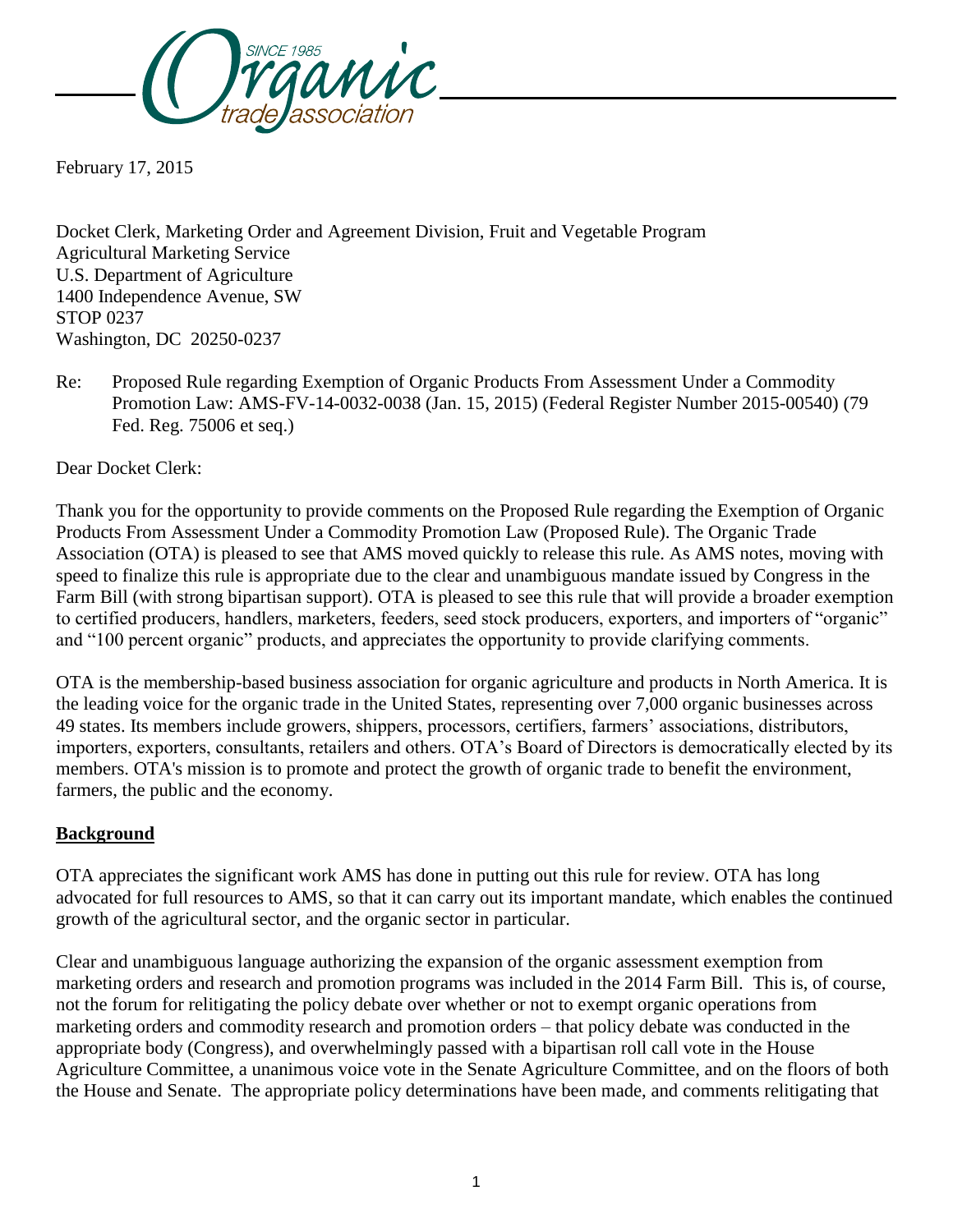

policy debate should be, respectfully, disregarded. Now is the time for implementation of the exemption mandate – and this is the forum for public comments on that implementation.<sup>1</sup>

The Farm Bill language expanded the exemption to any agricultural commodity that is certified as "organic" or "100 percent organic" as defined by the National Organic Program (NOP), regardless of whether it is part of an operation that is also involved in conventional or nonorganic agricultural commodities (of the same or any commodity). It also required the Secretary of Agriculture to promulgate regulations implementing the expanded exemption.

Given the clarity in the language, it is important to move quickly to implement Congress' will. We appreciate AMS' recognition of this need, in the speed with which the agency put out a proposed rule, and its accurate designation as "non-significant". The economic impact of the Proposed Rule, while important for organic operations that have been paying into commodity research and promotion orders for years (as AMS indicated in the Proposed Rule) is not significant to any of the existing commodity research and promotion orders.

This exemption is of great importance to the organic community, which USDA Secretary Tom Vilsack acknowledged as a distinct commodity class that merited consideration across the Department in his 2013 guidance. Organic producers, handlers, processors, marketers and importers want to use their money to promote the growth of the organic sector, and Congress clearly agreed with that as a policy determination. This expanded exemption will allow the organic sector – the fourth-largest food and feed commodity in the United States – to choose to focus their resources on marketing, research, promotion and information activities that *do* benefit organic. We appreciate USDA's estimate that this expanded exemption could lead to an additional approximately \$1.1 million from marketing orders, and \$13.6 million from research and promotion programs, exempted and remaining in the hands of organic operations each year.

We appreciate your recognition, in the Proposed Rule, that this expansion of the organic assessment exemption would have a net beneficial economic impact on as many as 10,211 exempted organic operations that is not disproportionate as between small or big entities.

### **General Comments**

OTA has a number of general comments that we believe will clarify the Proposed Rule when it is finalized. We appreciate your consideration of the following comments:

l  $1$  This is also not the forum for comments regarding a potential organic research and promotion order – something authorized by a separate Congressional mandate, not covered by the Proposed Rule published in the Federal Register, and not a reality at this date. While it is true that the 2014 Farm Bill authorized USDA to consider an application for a research and promotion order by the organic sector, that has not happened – and if it does, USDA will draft a Proposed Rule and open a Notice and Comment period covering that. It is important not to lose sight of what is relevant for comment under this Federal Register Notice – and that is the Proposed Rule exempting organic operations from marketing orders and commodity research and promotion orders. Comments regarding a possible organic research and promotion order should, respectfully, be disregarded.

Moreover, we urge USDA and AMS to move appropriately to finalize this Rule regarding an exemption, without regard to a potential application for an organic research and promotion order. An application for an organic research and promotion order, should it be applied, would be separate from the exemption rulemaking, and the timelines for the two should not be connected. That would be contrary to the clear mandate from Congress.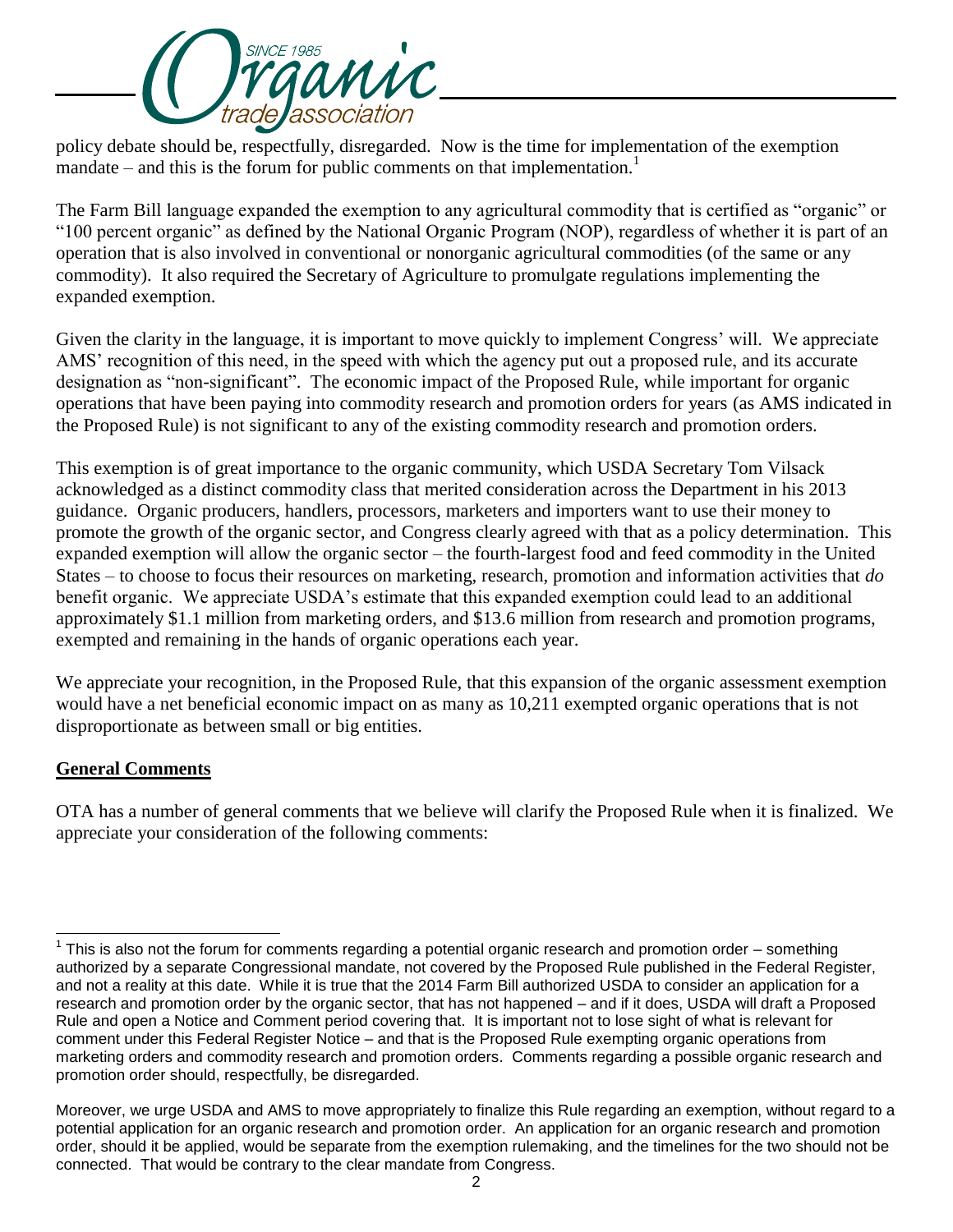

*Application to existing and future marketing orders and research and promotion programs*

The statutory language included in the 2014 Farm Bill expanded the organic assessment exemption for existing marketing orders and research and promotion programs, as well as for any future marketing orders and research and promotion programs. The Proposed Rule language is clear that USDA is proposing revisions to the regulations affecting the 23 marketing order programs established under the Agricultural Marketing Agreement Act of 1937, and to the orders and/or rules and regulations of the 22 existing research and promotion programs.

However, the Proposed Rule is not clear that it would require any future marketing order or research and promotion program orders, rules and/or regulations to also include complete organic assessment exemption language.

OTA proposes the inclusion of language clarifying that for any future marketing order and research and promotion program, language must be included in the orders, rules and/or regulations effectuating the full organic assessment exemption.

OTA proposes the inclusion of the following language under "Proposed Rule" on page 75008:

"USDA is proposing revisions to the general regulations affecting the 23 marketing order programs, as well as any future marketing order program, established under the AMAA. In addition, USDA is proposing similar amendments to the orders and/or rules and regulations of the 22 research and promotion programs, as well as any future research and promotion program."

### *Application to split operations as well as certified "organic" and certified "100 percent organic"*

The Farm Bill language expanded the organic assessment exemption from marketing orders and research and promotion programs to all "organic" and "100 percent organic" products, as defined by the NOP, regardless of whether the product is produced, handled, marketed, or imported by a person who also produces, handles, markets or imports conventional or nonorganic agricultural products, of the same or different agricultural commodity.

While this is clear in areas of the Proposed Rule, it is not clear in the introductory sections on marketing order programs (see page 75008) and research and promotion programs (see page 75009). On those pages, the expansion to include split operations is discussed, but the expansion to include "organic" and "100 percent organic" is not.

OTA proposes the inclusion of language on those pages to clarify that, for both marketing orders and research and promotion programs, the organic assessment exemption is expanded to split operations, as well as to cover products that are certified "organic" or "100 percent organic".

OTA proposes the inclusion of the following language under "Marketing Order Programs" on page 75008:

"This proposal would modify the organic assessment exemption eligibility criteria contained in § 900.700. The requirements contained in that section would be revised to allow organic products that are certified to either the "organic" or "100 percent organic" standard (as defined by the NOP) to be eligible for the exemption. The requirements contained in that section would be further revised to allow organic operations that are split operations to apply for and receive an assessment exemption on their organic products… [continue as is]"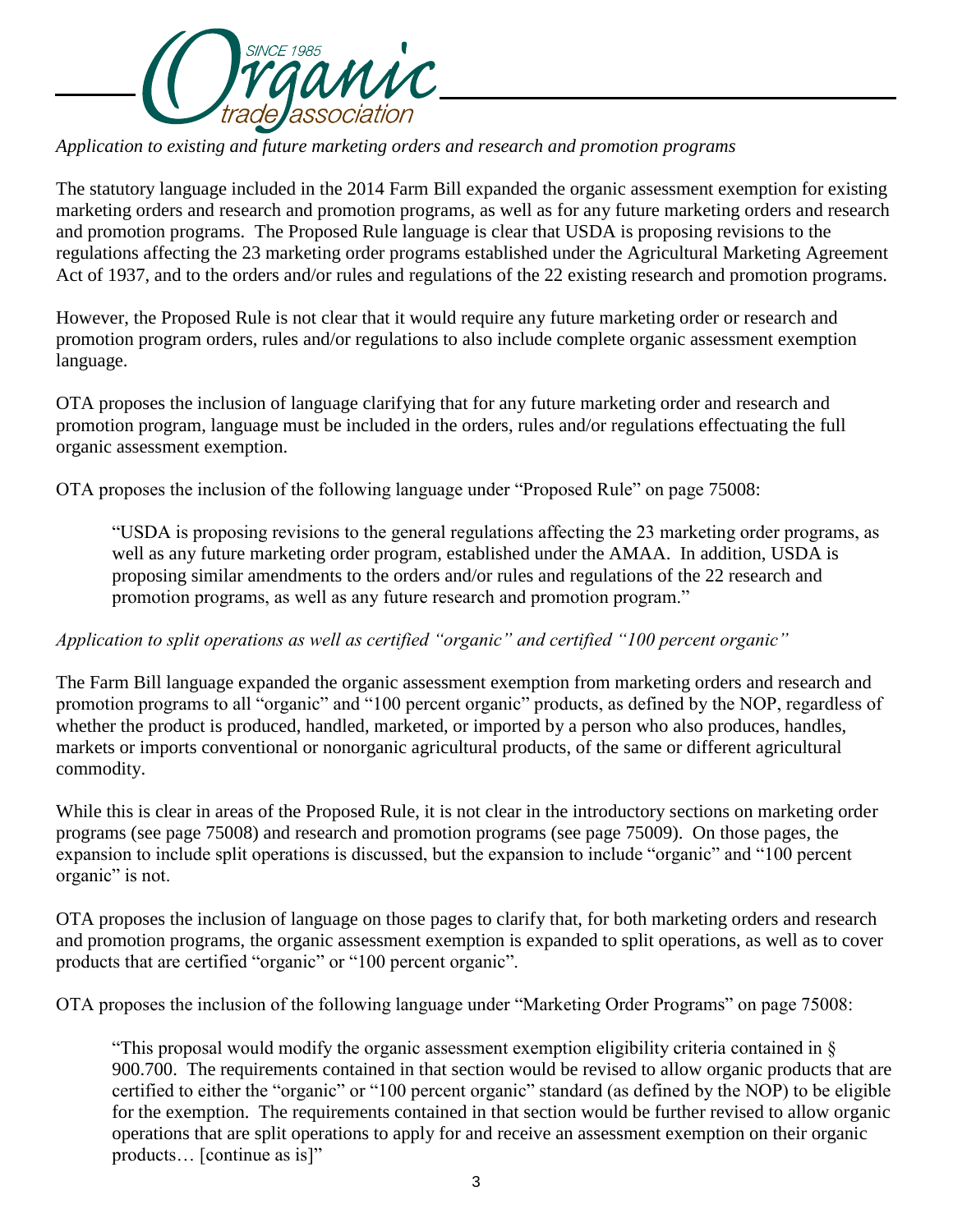

OTA proposes the inclusion of the following language under "Research and Promotion Programs" on page 75009:

"Under this proposal, the eligibility criteria for obtaining an organic assessment exemption, as contained in each of the research and promotion orders, plans, and/or regulations, would be revised. The requirements for such an exemption would be modified to allow organic products that are certified to either the "organic" or "100 percent organic" standard (as defined by the NOP) to be eligible for the exemption. The requirements for such an exemption would be further modified to allow split operations to apply for and receive an assessment exemption on their organic products… [continue as is]"

# *Application to all research and promotion program activities, and all research and promotion (including paid advertising) activities in marketing orders*

OTA appreciates that federal marketing orders have a broader authority than research and promotion programs – that is, they can not only fund research and promotion, but also quality and standardization activities within a commodity. Therefore, we understand that AMS had the responsibility, in writing this proposed rule, to carefully delineate which funds within a marketing order would be subject to the organic exemption, and which would not. It is clear that the intent of the Farm Bill, and of AMS, was to exempt all marketing order funds that go to all research and promotion activities – but OTA believes that should be clarified in the rule language. OTA proposes the inclusion of the following language under § 900.700 on pages 73014 et seq.:

"(a) This section specifies criteria for identifying persons eligible to obtain an exemption from the portion of the assessment used to fund research or promotion under a marketing order and the procedures for applying…. …the term "research or promotion" means production research, marketing research and development projects, and marketing promotion, including paid advertising designed to assist, improve, or promote the marketing, distribution, or consumption of the applicable commodity."

"(b) …exempt from the portion of the assessment applicable to research and promotion, including paid advertising, provided that:"

 $"(b)(5)$  ... with the other authorized activities under such part or parts other than research and promotion, including paid advertising."

 $((d)(1)$ ...by dividing the committee's or board's estimated non-research and promotion expenditures by the committee's or board's estimated total expenditures…. …The committee's r board's estimated nonresearch and promotion expenditures shall include the direct costs of research and promotion and the portion of the committee's or board's administrative and overhead costs (e.g., salaries, supplies, printing, equipment, rent, contractual expenses, and other applicable costs) to support and administer the marketing promotion activities."

 $"(d)(2)$  If a committee or board does not plan to conduct any research and promotion activities in a fiscal year… …as long as no assessments for such fiscal year are used for research and promotion projects, or the administration of projects funded by a previous fiscal period's assessments…."

 $"(d)(3)$  ...the portion of the assessment rate applicable to research and promotion for persons...."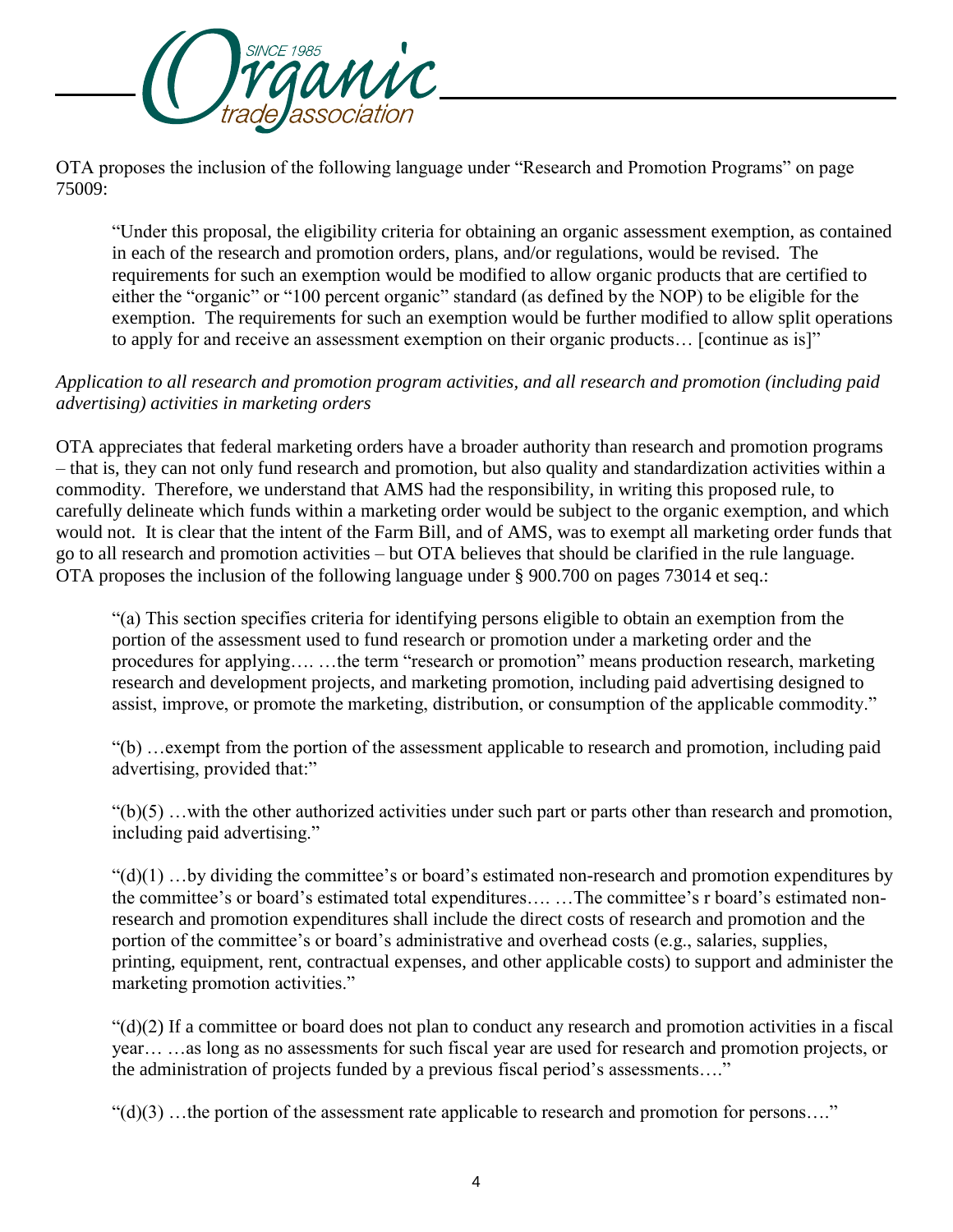

## *Information-gathering and reporting burden as light as possible*

OTA will comment on specifics regarding the information-gathering and reporting below. Here, we note and appreciate AMS' intent to impose minimal costs on exempted entities, in terms of filing an exemption application and maintaining records needed to verify exemption status. In particular, we appreciate the agency's desire to amend existing forms required to be submitted annually, rather than to create any additional reporting burdens. This is aligned with USDA's "sound and sensible" approach, designed to remove barriers, streamline processes, and make participation in USDA initiatives more accessible, attainable, and affordable for all operations.

### *Consistency across all marketing orders and research and promotion programs*

OTA will comment on specifics regarding particular language included in the Proposed Rule below. Here, we note the importance of consistency across all marketing orders and research and promotion programs, with respect to the expanded organic assessment exemption. It is always important to be consistent in definitions, requirements, and other language within an agency – and here, where some organic operations may be subject to many marketing orders and research and promotion programs, there is great value in implementing the expanded exemption mandated by the 2014 Farm Bill consistently throughout. It would be unduly burdensome to create different requirements for the same organic assessment exemption to apply from marketing order to marketing order, or research and promotion program to research and promotion program.

#### *Annual reapplication*

Proposed language for marketing orders and each research and promotion order requires that an organic operation reapply annually for the exemption. OTA believes that this creates an undue burden on the organic operation, and that there is a more streamlined and efficient way to determine continued eligibility for the organic exemption.

The organic exemption is tied to the existence of a valid organic certificate – which would be produced with the initial application for exemption. Organic certificates are valid until revoked or relinquished, and NOP maintains a list of valid certificates that is updated annually. Therefore, the most efficient and streamlined method by which marketing orders and research and promotion orders can determine continued eligibility for the organic exemption would be for NOP to issue a revoked or relinquished list to the marketing order and research and promotion committees or boards each year.

This is fully aligned with the Farm Bill requirement that "[t]he Secretary shall approve the exemption of a person under this subsection if the person maintains a valid organic certificate issued under the Organic Foods Production Act of 1990 (7 U.S.C. 9501 et seq.)." Moreover, this sort of intra-agency coordination regarding organic is precisely what the Secretary intended in his 2013 Guidance encouraging the various entities within the Department of Agriculture to work together in support of organic agriculture.

This will also help to address a concern raised by the United Soybean Board. The USB argues that the Proposed Rule requires insufficient documentation to verify what portion of a split operation's products are produced as organic, and therefore eligible for the exemption. However, the NOP requires that certified organic operations fully segregate their organic and non-organic products, and maintain documentation that is regularly audited to that effect. By engaging NOP in the process of determining eligibility (and continued eligibility), this concern will be assuaged.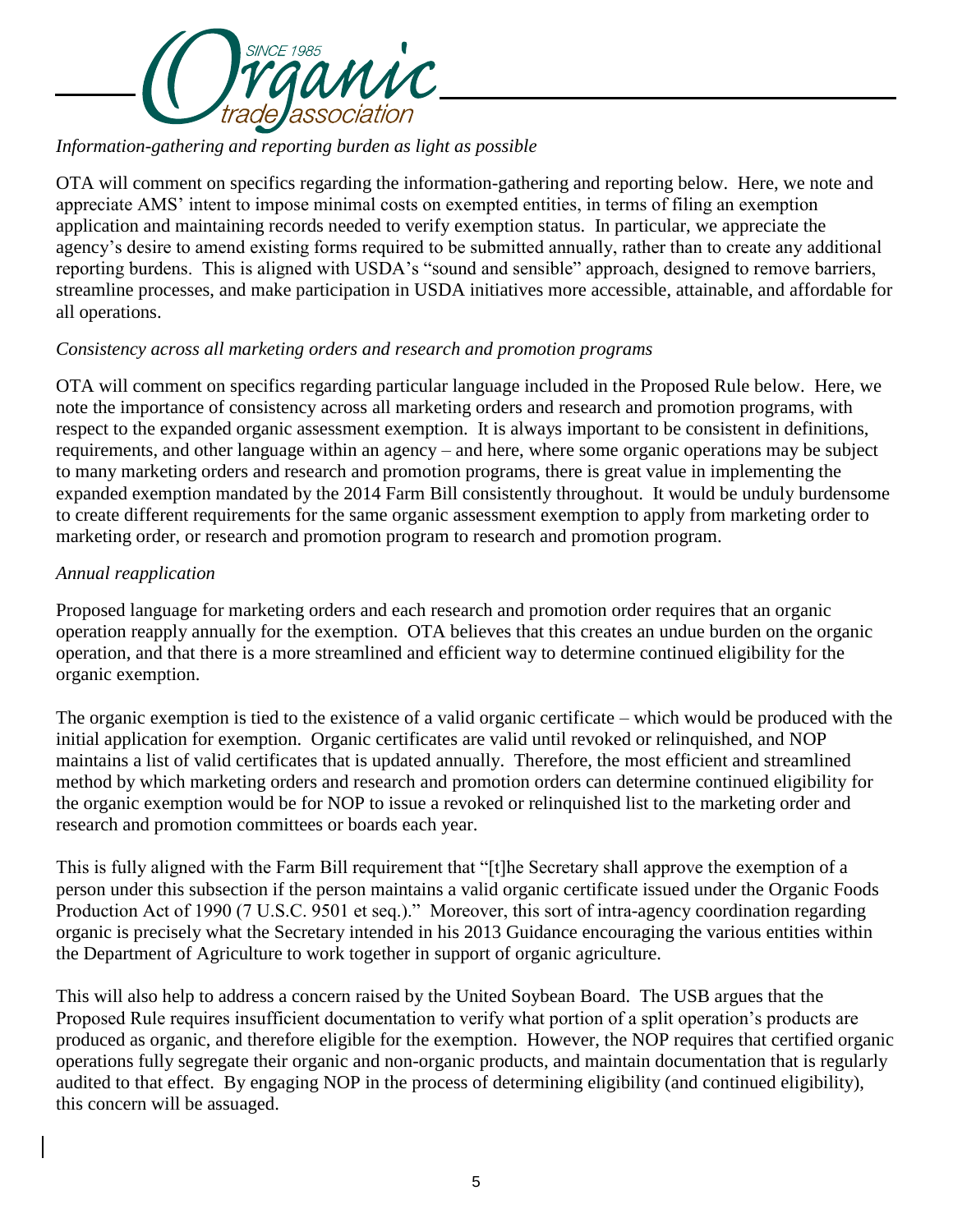

# **Specific Comments**

OTA appreciates the opportunity to make a number of more specific comments, which we hope will be helpful to the agency as it moves this Proposed Rule to final.

*Definition of "split operations"*

The Proposed Rule is not consistent throughout in its definition of "split operations", and OTA encourages the agency to adopt one definition of "split operation" throughout. In the "Summary" section, the Rule states that the exemption shall apply "regardless of whether the person requesting the exemption also produces, handles, markets, or imports conventional or nonorganic products." (*See* page 75006.) Later, under "Who is eligible for exemption under a marketing order?", the Proposed Rule says the exemption shall apply "regardless of whether the commodity subject to the exemption is handled by a person that also handles conventional or nonorganic agricultural products of the same commodity as that for which the exemption is claimed." (*See* page 75009.) And the section "Who is eligible for exemption under a research and promotion program?" does not include language on split operations. (*See* page 75010.)

Later, under "Analysis of Marketing Order Programs", the Proposed Rule states that the exemption shall apply "regardless of whether the handler is a split operation" (*see* page 75011), and under "Analysis of Research and Promotion Programs", it states that the exemption shall apply "regardless of whether the agricultural commodity subject to the exemption is produced, handled, marketed, or imported by a person that also produces, handles, or markets conventional or nonorganic products" (*see* page 75012).

The specific regulatory language included for § 900.700 (for marketing orders) and for each research and promotion program reads that the exemption shall apply "regardless of whether the agricultural commodity subject to the exemption is handled by a person that also handles conventional or non-organic products of the same agricultural commodity as that for which the exemption is claimed". (*See* page 75015 [marketing orders], 75016 [dairy, fluid milk], 75017 [cotton], 75018 [mango, potato], 75019 [raspberry], 75020 [watermelon], 75021 [honey], 75022 [Christmas tree], 75023 [popcorn, peanut], 75024 [softwood lumber, blueberry], 75025 [Hass avocado], 75026 [soybean, sorghum], 75027 [paper and paper-based packaging], 75028 [pork, egg], 75029 [beef], and 75030 [lamb].) In addition, there is no language regarding split operations in the regulatory language governing the mushroom research and promotion order. (*See* page 75020).

To resolves these inconsistencies – and the potential for inconsistent interpretation and confusion throughout – OTA proposes that the following language be included in each of the aforementioned places:

"…regardless of whether the agricultural commodity subject to the exemption is produced, handled, marketed, or imported by a person that also produces, handles, markets, or imports conventional or nonorganic products of the same or any agricultural commodity as that for which the exemption is claimed."

### *Eligibility for exemption under a research and promotion program*

The section entitled "Who is eligible for exemption under a research and promotion program?" states that "persons who are subject to an assessment under a designated research and promotion program, who maintain a valid organic certificate, and who *handle* any assessable agricultural commodities that are certified as "organic" or "100 percent organic" (as defined in the NOP) would be eligible for an organic assessment exemption…" (italics added) (See page 75010.) The language later says that the various research and promotion programs assess producers, handlers, manufacturers, processors, and importers; and "[a]ny of the entities obligated to pay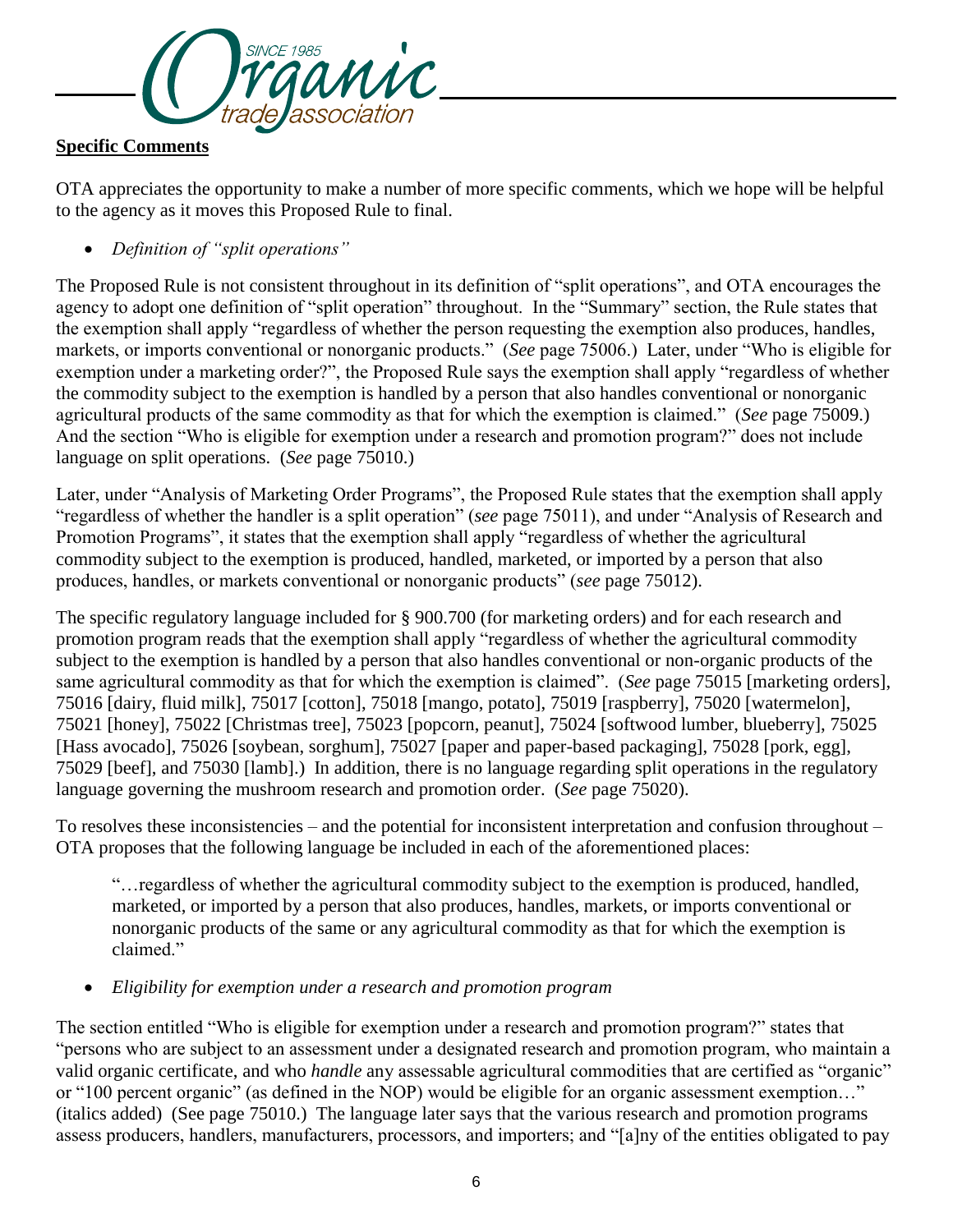

assessments under one of the aforementioned programs is eligible for an organic assessment exemption." (See page 75010.)

In the interest of clarity, OTA proposes that the language be revised to read:

"persons who are subject to an assessment under a designated research and promotion program, who maintain a valid organic certificate, and who produce, handle, manufacture, process, or import any assessable agricultural commodities that are certified as "organic" or "100 percent organic" (as defined in the NOP) would be eligible for an organic assessment exemption…"

*Consistency with respect to treatment of imports*

Imports are not assessed under marketing orders, and are only authorized to be assessed under certain research and promotion programs. Currently, imports may be assessed in research and promotion programs governing beef, blueberries, cotton, avocados, dairy products, honey, lamb, mangoes, mushrooms, peanuts, pork, potatoes, sorghum, watermelon, soft wood lumber, and raspberries. Currently, imports may not be assessed in research and promotion programs governing eggs, fluid milk, soybeans, and popcorn.

For all of the reasons articulated above that support consistency across regulations, OTA proposes consistent language across all research and promotion programs that are authorized to assess imports with respect to imports. There are at least two inconsistencies in the Proposed Rule that we suggest correcting below. First, all discussion of imports must include reference to products certified under NOP, or in compliance with an equivalency arrangement. Second, all discussion of imports must include reference to Harmonized Tariff Schedule (HS) codes. Although not all countries currently have equivalency arrangements, and not all products currently have HS codes, it is important for the regulatory language to be responsive to both current and future conditions – such as additional equivalency arrangements or HS codes.

OTA proposes that the following language be included under "Who is eligible for exemption under a research and promotion program?" on page 75010:

"Persons who are importing organic products either under an NOP "organic" or "100 percent organic" certificate, or in compliance with a U.S. equivalency arrangement established by NOP pursuant to OFPA and the NOP regulations would also be eligible for an organic assessment exemption."

OTA also proposes that in the regulatory language governing each of the research and promotion programs referenced above in which imports may be assessed, the following language be included:

"An importer who imports products that are eligible to be labeled as "organic" or "100 percent organic" under the NOP, or are in compliance with a U.S. equivalency arrangement established by NOP pursuant to OFPA and the NOP regulations, may be exempt from the payment of assessments on those products. Such importer may submit documentation to the Board and request an exemption from assessment on certified "organic" or "100 percent organic" products on an Organic Exemption Request Form (Form AMS-15) at any time initially, and annually thereafter on or before July 1, as long as the importer continues to be eligible for the exemption. This documentation shall include the same information required of producers in paragraph (c) of this section. If the importer complies with the requirements of this section, the Board will grant the exemption and issue a Certificate of Exemption to the importer. If Customs collects the assessment on exempt product that is identified as "organic" by a number in the Harmonized Tariff Schedule, the Board must reimburse the exempt importer the assessments paid upon receipt of such assessments from Customs. For all other exempt organic product for which Customs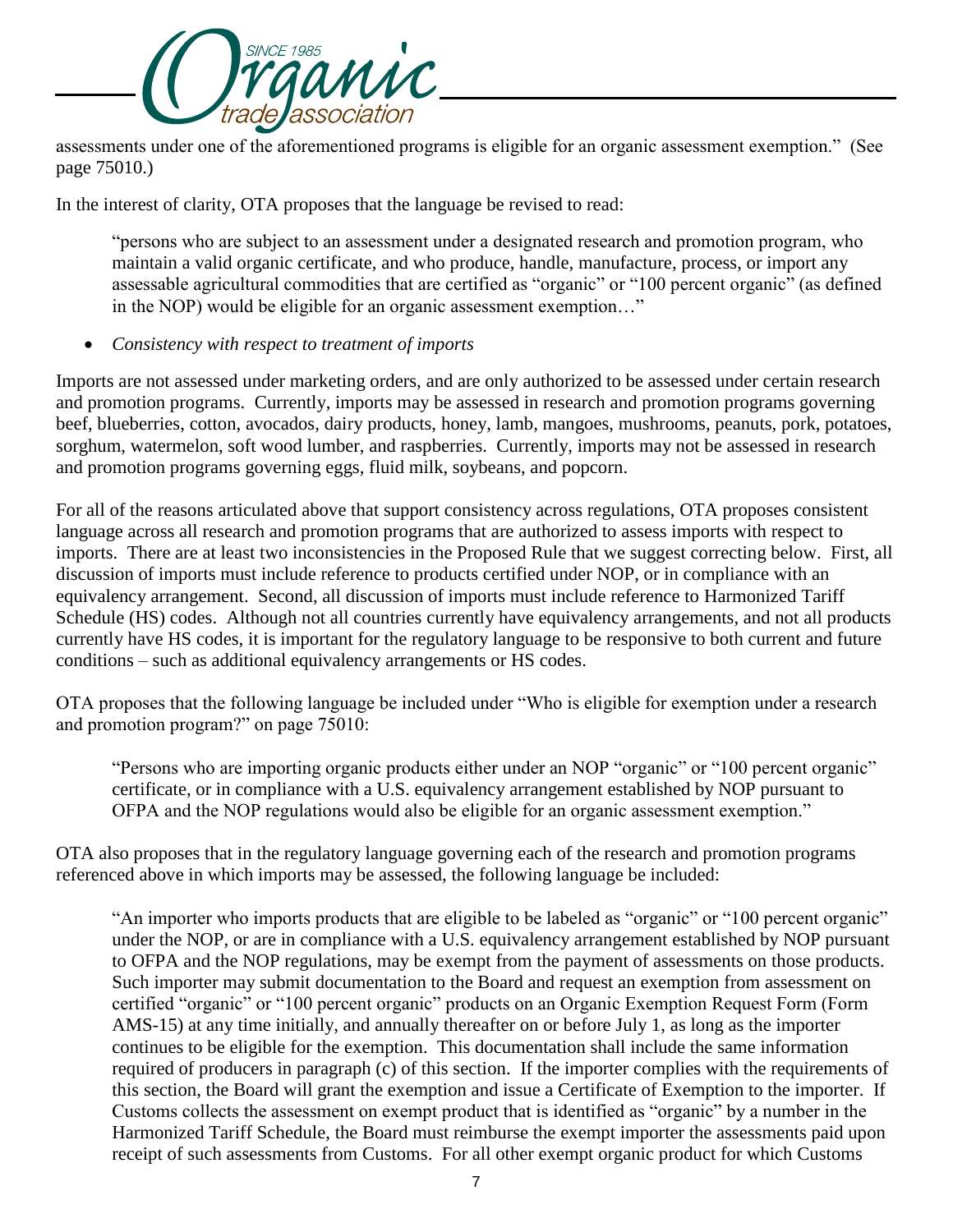**SINCE 1985** inic association

collects the assessment, the importer may apply to the Board for a reimbursement of assessments paid, and the importer must submit satisfactory proof to the Board that the importer paid the assessment on exempt organic product. The Board will also issue the importer an alphanumeric number valid for 1 year from the date of issue. This alphanumeric number should be entered by the importer on the CBP entry documentation. Any line item entry of "organic" or "100 percent organic" products bearing this alphanumeric number assigned by the Board will not be subject to assessments. Any importer so

exempted shall continue to be obligated to pay assessments under this part that are associated with any imported agricultural products that do not qualify for an exemption under this section."

*Exemption submission requirements for assessed producers*

Under the proposed rule, AMS outlines requirements for obtaining an exemption from assessment for organic producers. OTA feels that these requirements are reasonable and that all organic producers will be able to provide the required information without undue burden. However, the proposed rules are inconsistent in defining how an organic producer would demonstrate validity of the exemption to the entity responsible for collecting and remitting the assessment on behalf of the producer (first handler, processor, etc). We urge AMS to ensure that there is clarity across all research and promotion programs as to how organic producers demonstrate their exemption to the entity responsible for collecting and remitting the assessment to the Board.

*Board action on exemption application*

The specific regulatory language included for § 900.700 (for marketing orders) and for each research and promotion program is inconsistent with regard to the timeframe within which the relevant Board must act on an exemption application. For all of the reasons articulated above that support consistency across regulations, OTA proposes consistent language across all marketing orders and research and promotion programs with respect to Board action on exemption applications.

OTA proposes the following language be included in the regulations governing every marketing order and research and promotion program:

"If the person complies with the requirements of this section and is eligible for an assessment exemption, the committee or board will approve the exemption request and provide written notification of such to the applicant within 30 days. If the application is disapproved, the committee or board will provide written notification of the reason(s) for such disapproval within the same timeframe."

*Effective date of exemption*

The specific regulatory language included for § 900.700 (for marketing orders) and for each research and promotion program is inconsistent with regard to the effective date for each exemption. For all of the reasons articulated above that support consistency across regulations, OTA proposes consistent language across all marketing orders and research and promotion programs with respect to the effective date of the organic assessment exemption.

OTA proposes the following language be included in the regulations governing every research and promotion program: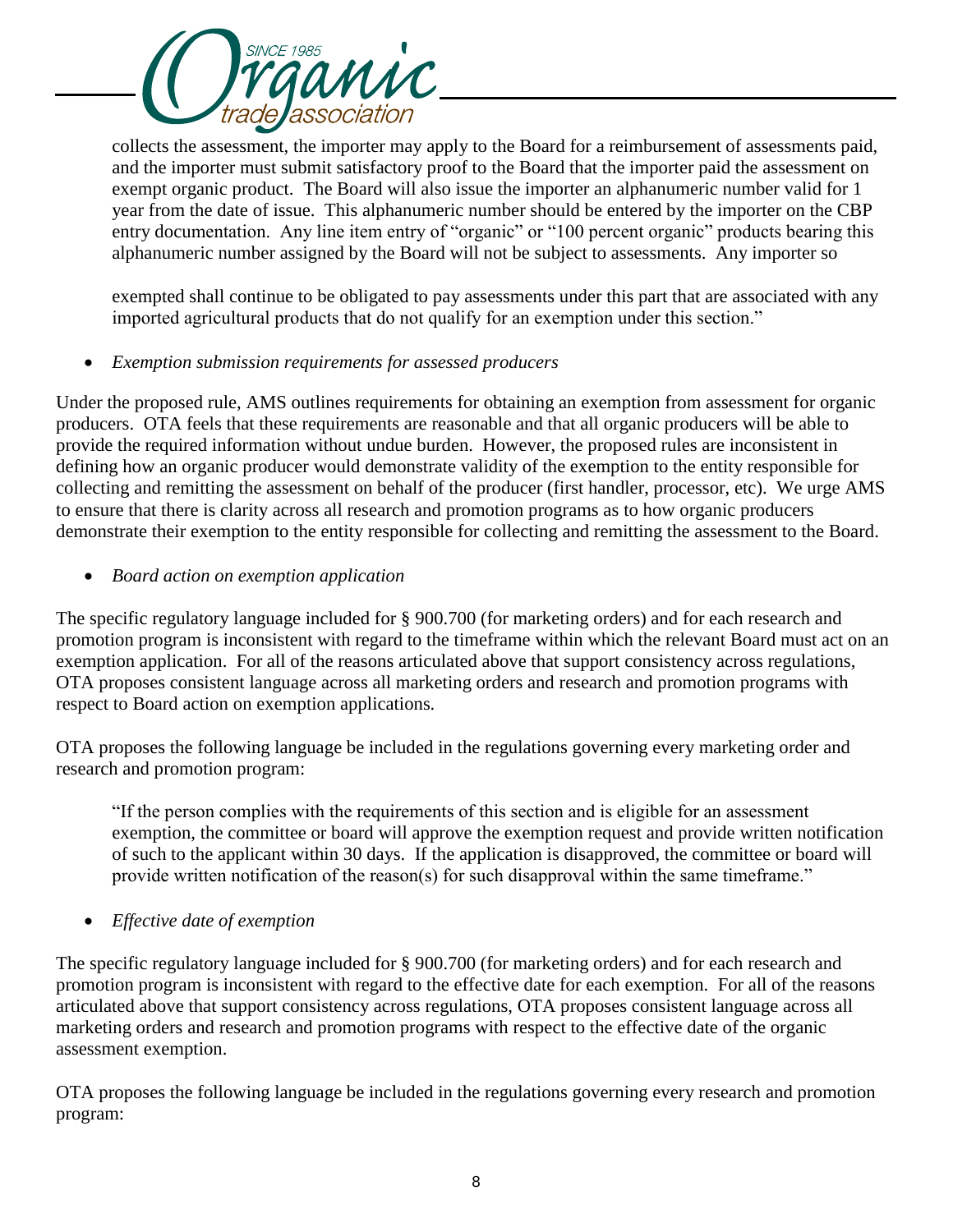

"The organic assessment exemption is effective immediately upon issuance of this language, and the relevant revised form(s) are also immediately available. To apply for an assessment exemption, a producer, handler, manufacturer, processor, or importer shall submit a request to the Board on an Organic Exemption Request Form (Form AMS-15) at any time during the year initially, and annually thereafter on or before July 1, as long as the person continue to be eligible for the exemption."

OTA proposes the following language be included in the regulations governing all marketing orders:

"The organic assessment exemption is effective immediately upon issuance of this language, and the relevant revised form(s) are also immediately available. To apply for an assessment exemption, a handler, shall submit a request to the Board on an Organic Exemption Request Form (Form FV-649) at any time during the year initially, and annually thereafter on or before July 1, as long as the person continue to be eligible for the exemption."

 *Agricultural commodities produced and marketed under an organic system plan, but not sold, labeled, or represented as organic*

The proposed language for some (but not all) of the research and promotion program regulations includes a section regarding agricultural commodities produced and marketed under an organic system plan, but not sold, labeled, or represented as organic. (*See, e.g.,* section (i) on page 75016.) This is important language, and OTA appreciates AMS' diligence in including it. It furthers the intent of Congress that, without exception, if a product is produced as organic, it is eligible for an exemption from assessment under marketing orders and research and promotion programs. It is also sensible, because it ties eligibility for exemption to how the product was produced – where the increased costs and investment are – rather than how the product is sold.

The Proposed Rule includes examples of reasons why a product that was produced or marketed under an organic system plan might be sold as conventional. These include lack of demand for organic products, isolated use of antibiotics for humane purposes, chemical or pesticide use as the result of State or emergency spray programs, and crops from a buffer area as described in 7 CFR part 205. While most of these are appropriate examples, because their occurrence would not impact the product's organic certification, one is included erroneously. When antibiotics are used, even in isolated instances or for humane purposes, the animal and its products are removed from organic certification. Therefore, when antibiotics are used, a product should no longer qualify for the organic assessment exemption. Inclusion of the use of antibiotics for humane purposes as an example of why an organic commodity might not be sold as organic is inaccurate and should be removed from the regulatory language.

For all of the reasons articulated above that support consistency across regulations, OTA proposes consistent language across all marketing orders and research and promotion programs with respect to the treatment of agricultural commodities that are produced and marketed under an organic system plan, but not sold, labeled, or represented as organic.

OTA proposes the following language be included in the regulations governing marketing orders and all research and promotion programs:

"Agricultural commodities produced and marketed under an organic system plan, as described in 7 CFR 205.201, but not sold, labeled, or represented as organic, shall not disqualify a producer from exemption under this section. Reasons for conventional sales include lack of demand for organic products, chemical or pesticide use as the result of State or emergency spray programs, and crops from a buffer area as described in 7 CFR part 205, provided all other criteria are met."